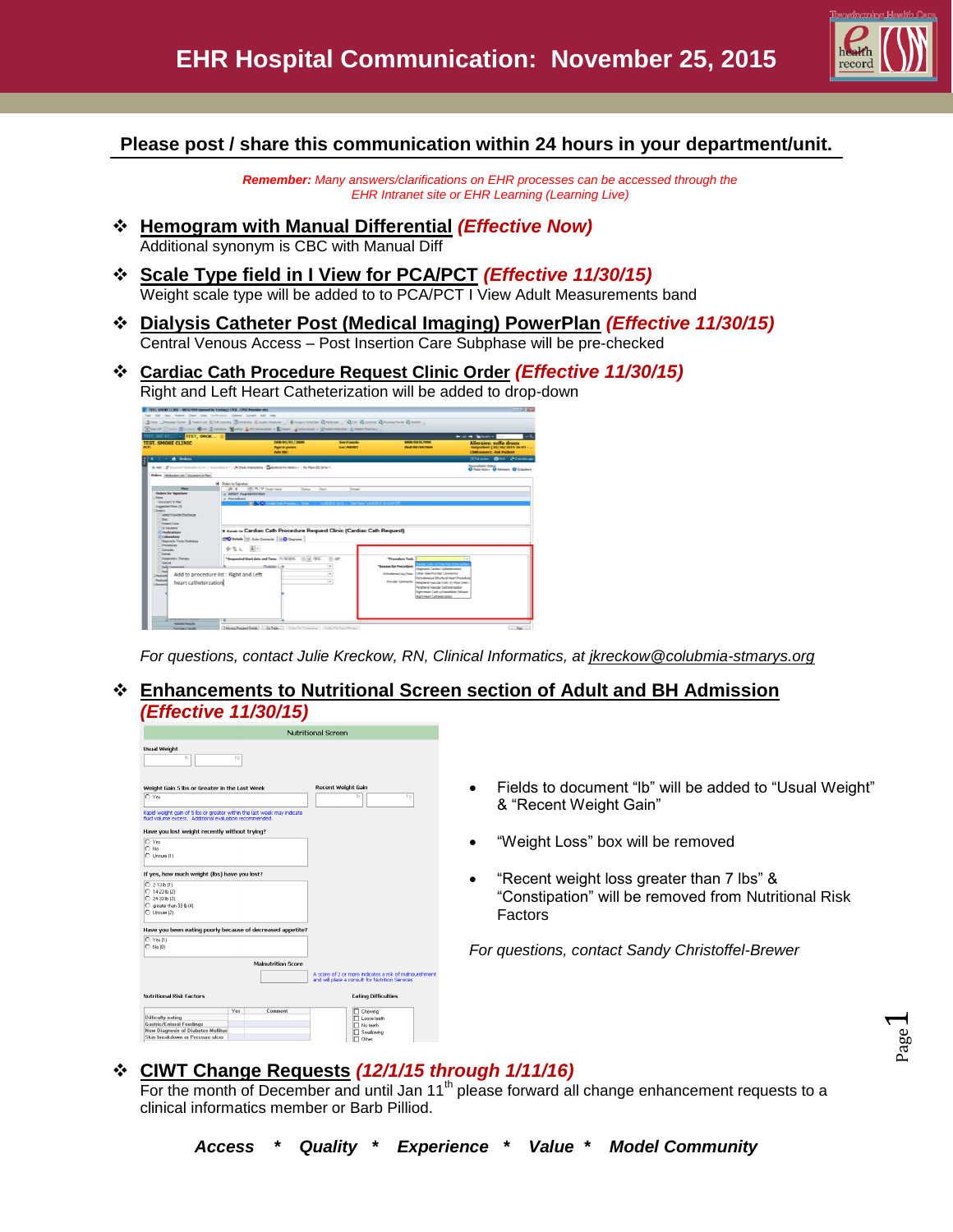

Page  $\boldsymbol{\sim}$ 

## **Repeat frequency Chest XR and AP Abdomen Orders** *(Effective 11/30/15)*

Currently, **One view Chest XR** and **AP Abdomen XR** orders can be ordered with a set frequency for repetitive daily testing as necessary. As the current design of the orders does always not communicate with the Medical Imaging Department at the proper time to assure early morning testing, **we will be updating the orders as follows**: "qDay" will no longer be a choice. All repetitive daily testing should be indicated with use of the frequency "qAM."

| <b>Current State (3 choices)</b> |  |  |
|----------------------------------|--|--|
|                                  |  |  |
|                                  |  |  |
|                                  |  |  |
|                                  |  |  |
|                                  |  |  |
|                                  |  |  |

| <b>Current State (3 choices)</b> |  | <b>Future State (two choices)</b> |
|----------------------------------|--|-----------------------------------|
|                                  |  | w                                 |
|                                  |  |                                   |
|                                  |  |                                   |
|                                  |  |                                   |
|                                  |  |                                   |
|                                  |  |                                   |

*For questions,contact Dr. Suzanne Wilkerson at [swilkers@columbia-stmarys.org](mailto:swilkers@columbia-stmarys.org) or pager 414-557- 6860.*

## **Medication Database Maintenance** *(Effective 12/2/15 from 12 midnight to 0200)*

Enhancements and maintenance will be done to our medication database. Interaction checking, interaction alerts, or access to drug leaflet information may be unavailable during this time.

*For questions or issues, contact the IS Service Desk at 414-326-2085*

### **REMINDER: Palliative Care Alert**

Ascension Health (AH) is partnering with University of Pennsylvania to undertake an NIH-funded clinical trial related to palliative care(PC). This research study builds upon AH's ongoing palliative care initiatives for providing spiritually centered, holistic care to its most seriously ill patients. Eligible patients will be over 45 years old with end-stage renal disease, oxygen-dependent COPD, and advanced dementia.

This clinical trial benefits greatly from the participation of Ascension hospitals with established palliative care teams. The trial has been carefully designed to improve access to palliative care consultative services for seriously ill patients meeting designated triggers.

#### **New PowerForm to capture required NIH details and Notification Screen**

Logic will evaluate the information in the patient's electronic medical record for the presence of the NIH PC Study criteria if the patient's age is 45 years or older, and they have been admitted to inpatient or observation status.

A new PowerForm called **NIH PC Admission** will be used to capture required NIH details. Once this nursing form is completed and signed, if the problems and/or diagnoses (COPD, ESRD, or Dementia) are found without the additional screening criteria [Oxygen use at home, admitted >2 times in the last 12 months at any facility, PEG or PEJ feeding tube on admission, admitted from a long term care facility, or patient dialysis status upon admission], a pop-up will display to nursing staff when they open the chart advising that more information is needed. If charting is not completed on the form upon initial notification, the pop-up will continue until the data is charted on or until after admission Day 2.

Notification Screen:

*For questions, contact Dani Wanek RN, Clinical Informatics at danine.wanek@columbia-stmarys.org*

*Access \* Quality \* Experience \* Value \* Model Community*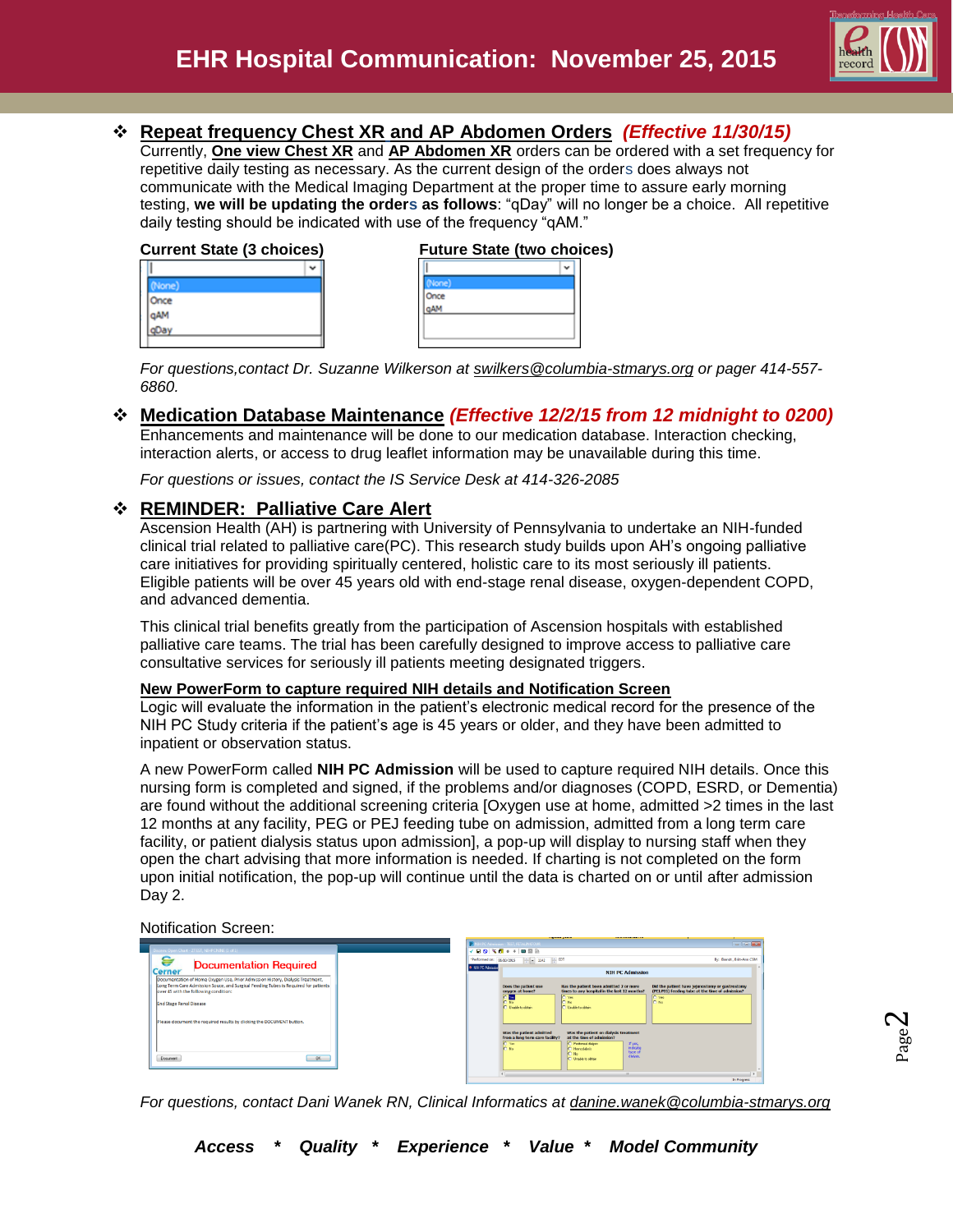

# **Reminder: Medication History Snapshot**

The Medication History Snapshot is the most accurate way to identify new medications, dose changes, and discontinued medications at discharge.

The Medication History Snapshot provides a static view(s) of a patient's home medication list (Documented Meds by Hx and Prescriptions) at known points in time. It is available from the navigator viewer within Orders and Medication Reconciliation screens.

The snapshot header includes date/time stamp of when the snapshot was captured and the care giver that triggered the snapshot. The Medication History Snapshot shows med list at certain dates/times. Snapshots are taken when:

- Medication History is gathered at admission
- Any additional Documented Meds by Hx or Prescriptions are added to the Med List
- When any Documented Med by Hx or Prescription has been modified, cancel/discontinue
- Change in Hx or Rx status due to Medication Reconciliation
- Compliance information is updated

Medication History Snapshot view from **Orders:**

- The default view is **This Visit** with snapshots from current encounter only (most recent at top).
- The three most recent snapshots will default expanded for each view.
- Selecting a medication from one snapshot will highlight the same medication in other Snapshots. Look closely at the order details to check for any dose changes.
- If the medication is not highlighted in any other snapshot, look at the date **Last Updated** and whether a pill bottle  $\overline{\mathbb{I}^{\bullet}}$  is next to the medication name. This will provide clues as to whether this is a new med. Clicking blue reference text on the medication name will bring up the Order Details box to check what date/time the prescription was written and to what pharmacy it was routed.



Page ო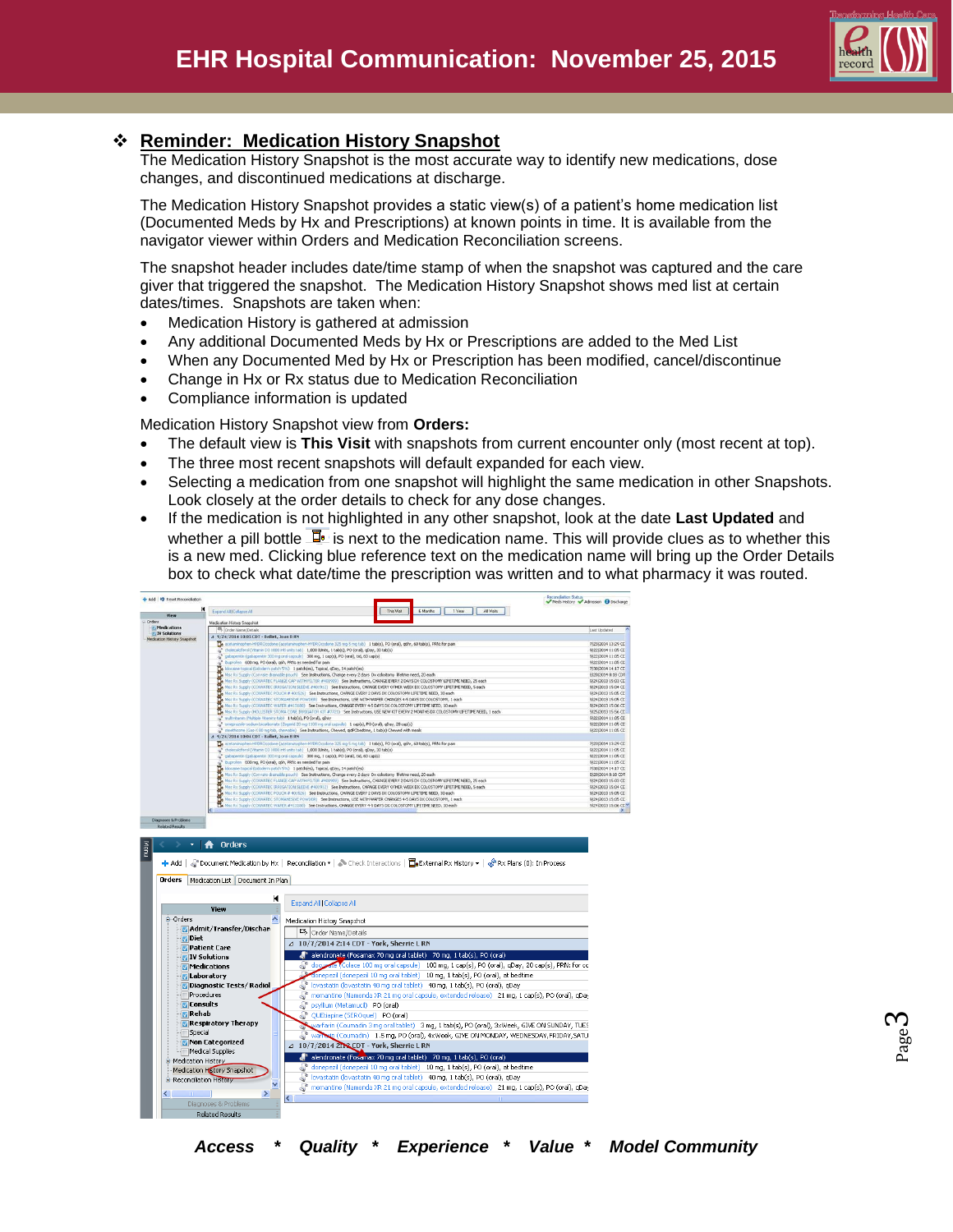

## **Isolation Status in Banner Bar** *(Effective Now)*

Isolation Status will be visible in the banner bar for all hospital patients, located under the FIN#. The isolation type and indication will be listed. If you see more than one isolation type has been ordered, you will need to hover to see all of the information.

Isolation status is linked directly to active orders and is encounter specific. Listing isolation status in the banner bar gives clinicians immediate information without having to sort through orders. All staff who access the EHR will be more aware of isolation orders and be better able to comply with treatments/isolation procedures required by TJC.

#### **What will I see in the Banner Bar?**

1. Blank – This indicates that there are no active isolation status orders. If the clinical situation warrants, the appropriate isolation status should be placed.

| <b>TRAIN, SURGERY1</b>                   | DOB:01/01/1970 | Sex:Male                      | <b>MRN:SMM-905708</b> | Allergies: No Known Allergies  |
|------------------------------------------|----------------|-------------------------------|-----------------------|--------------------------------|
| <b>PCP:Carneol. Mitchell G MD</b>        | Age:45 years   | <b>Loc:CSMM ED</b>            | Fin#:000112060413     | Inpatient [01/8/2015 12:54 -   |
| <b>Attending: Carneol, Mitchell G MD</b> | Adv Dir:No     | <b>Code Status: Full Code</b> | <b>Isol:</b>          | <b>CSMConnect: Ask Patient</b> |

2. Single Order listed with isolation status – Nursing staff should verify that proper isolation precautions based on policy have been implemented.

| <b>TRAIN, SUR XI</b>                     |                   |                               |                       | List → Fin Recent v Name                             |
|------------------------------------------|-------------------|-------------------------------|-----------------------|------------------------------------------------------|
| <b>TRAIN, SURGERY1</b>                   | DOB:01/01/1970    | Sex:Male                      | <b>MRN:SMM-905708</b> | <b>Allergies: No Known Allergies</b>                 |
| <b>PCP:Carneol. Mitchell G MD</b>        | Age: 45 years     | <b>Loc:CSMM ED</b>            | Fin#:000112060413     | Inpatient [01/8/2015 12:54 -                         |
| <b>Attending: Carneol, Mitchell G MD</b> | <b>Adv Dir:No</b> | <b>Code Status: Full Code</b> | Isol:Contact.C-Diff   | <b>CSMConnect: Ask Patient</b>                       |
| <b>Menu</b><br>A Ordore                  |                   |                               |                       | $\Box$ Full screen $\Box$ Print $\Box$ 0 minutes and |

| <b>z</b> Details for <b>Solation</b><br>Details (11) Order Comments   Diagnosis |                                                                                                                                         |          |                       |      |
|---------------------------------------------------------------------------------|-----------------------------------------------------------------------------------------------------------------------------------------|----------|-----------------------|------|
| 中雪瓦 国际                                                                          |                                                                                                                                         |          |                       |      |
| "Requested Start Date an                                                        | $-1249$<br>07/22/2015                                                                                                                   | e<br>CDT | "Isolation: Contact   | ٠    |
| *Indication for Isolation: ESTI                                                 | c-off<br>Diarrhea<br>HIN1 Virus<br>Influenza<br>MDRO/ESBL<br>Measles<br>Meningitis<br>MRSA<br>Pneumonia<br><b>SARS</b><br>Shingles<br>m | ٧<br>٠   | Special instructions: |      |
| O Mission Required Datable   Div Table   Orders For Nurse Review                |                                                                                                                                         |          |                       | Sinn |

3. "Multiple Orders" – caused by multiple processes for placing the isolation order (system triggered orders due to history in Invision, PowerPlan orders, individual order from RN, etc.). Banner bar cannot pull in multiple orders at once with associated details.

| <b>TRAIN, SUR</b>                        |                |                               |                                | ← List → <del>Mi</del> Recent + N |
|------------------------------------------|----------------|-------------------------------|--------------------------------|-----------------------------------|
| <b>TRAIN, SURGERY1</b>                   | DOB:01/01/1970 | Sex:Male                      | <b>MRN:SMM-905708</b>          | Allergies: No Known Allergies     |
| <b>PCP:Carneol, Mitchell G MD</b>        | Age: 45 years  | <b>Loc:CSMM ED</b>            | <b>MEDICINAL ALLE REPORTED</b> | Inpatient [01/8/2015 12:54 -      |
| <b>Attending: Carneol, Mitchell G MD</b> | Adv Dir:No     | <b>Code Status: Full Code</b> | <b>Isol: Multiple Orders</b>   | <b>CSMConnect: Ask Patient</b>    |
| <b>The Manager</b>                       |                |                               |                                |                                   |

Nursing staff should verify accuracy of orders and consolidate into a single order that will fully display on the banner bar. That will allow the banner bar to be a source of immediate and accurate information on the type and reason for all isolation statuses.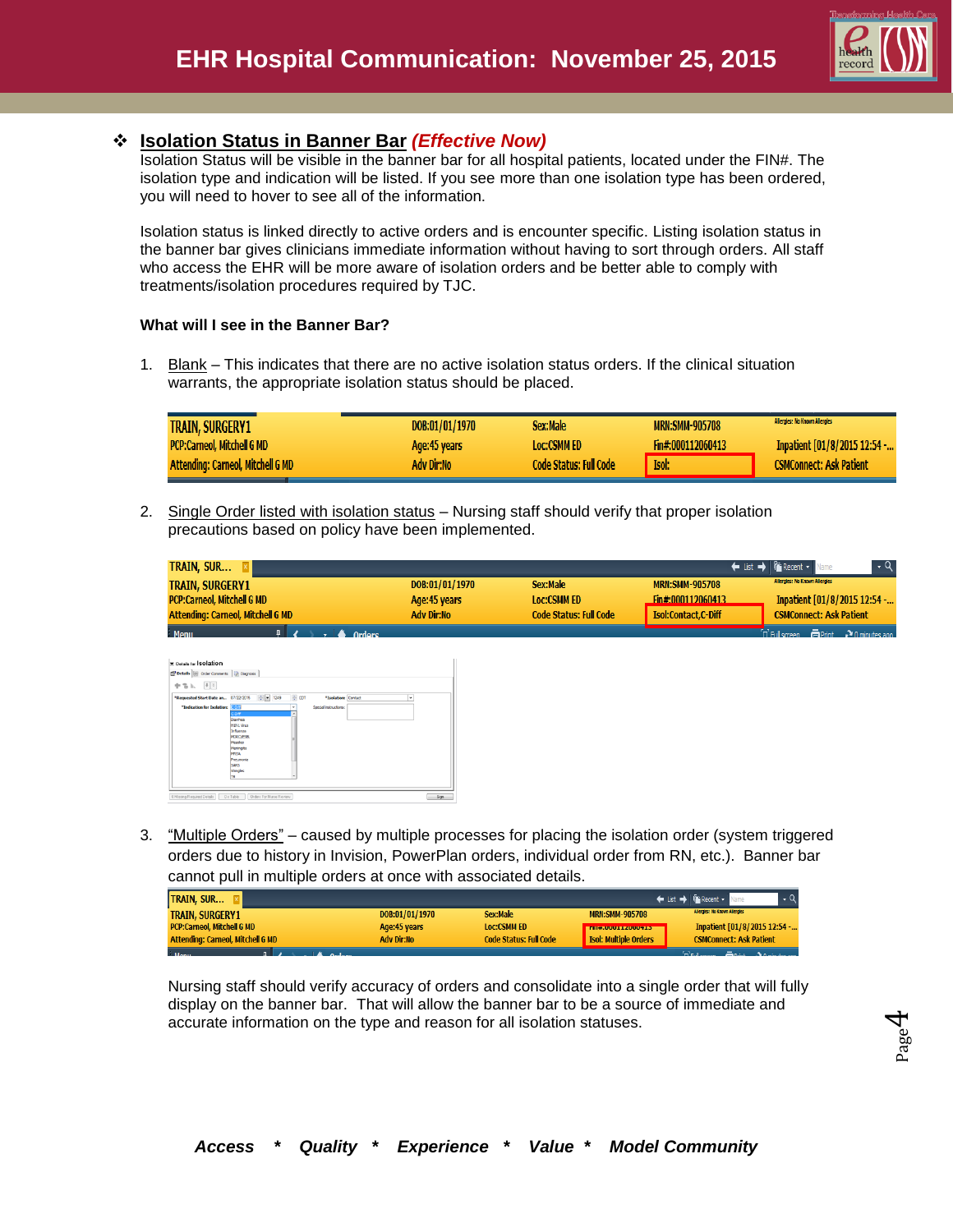

#### **Workflow for Consolidating Multiple Orders**:

1. Enter one order with multiple isolation types and indicators, holding down the Ctrl key to choose multiple options in both categories as needed. Sign>Refresh>Banner bar will indicate all options chosen. Hover to see those that aren't face-up.

| <b>E</b> Details for <b>Solation</b>                                                              |                                               |  |
|---------------------------------------------------------------------------------------------------|-----------------------------------------------|--|
| Details   Order Comments   a Diagnosis                                                            |                                               |  |
| $   \cdot   $<br>十名瓜                                                                              |                                               |  |
| $\frac{A}{v}$<br>$\frac{1}{\sqrt{2}}$<br>Requested Start Date and Time: 07/22/2015<br>1249<br>CDT | *Isolation: Contact   Droplet<br>$\checkmark$ |  |
| *Indication for Isolation: C-Diff<br>$\checkmark$                                                 | Airborne<br>Special instructions:<br>Burn     |  |
|                                                                                                   | Contact<br>Droplet                            |  |
|                                                                                                   | Neutropenic Precautions                       |  |
|                                                                                                   | Reverse<br>Standard                           |  |
|                                                                                                   | Special                                       |  |
|                                                                                                   |                                               |  |
|                                                                                                   |                                               |  |
|                                                                                                   |                                               |  |
|                                                                                                   |                                               |  |
|                                                                                                   |                                               |  |

| Details   Order Comments   @ Diagnosis        |                                              |                       |                               |              |
|-----------------------------------------------|----------------------------------------------|-----------------------|-------------------------------|--------------|
| $  \cdot   \times$<br>十名區                     |                                              |                       |                               |              |
| 07/22/2015<br>Requested Start Date and Time:  | $\frac{1}{x}$<br>÷<br>1249<br>$\vert \nabla$ | CDT                   | *Isolation: Contact   Droplet | $\checkmark$ |
| *Indication for Isolation: C-Diff   Pneumonia | $\checkmark$                                 | Special instructions: |                               |              |
| C-Diff                                        | ▲                                            |                       |                               |              |
| Diarrhea                                      |                                              |                       |                               |              |
| <b>H1N1 Virus</b>                             |                                              |                       |                               |              |
| Influenza                                     |                                              |                       |                               |              |
| <b>MDRO/ESBL</b>                              |                                              |                       |                               |              |
| <b>Measles</b>                                |                                              |                       |                               |              |
| Meningitis                                    |                                              |                       |                               |              |
| <b>MRSA</b>                                   |                                              |                       |                               |              |
| Pneumonia                                     |                                              |                       |                               |              |
| <b>SARS</b>                                   |                                              |                       |                               |              |
| Shingles                                      |                                              |                       |                               |              |
| TB                                            |                                              |                       |                               |              |

One active isolation order will be visible in Orders, and the Banner bar will reflect the type(s) and Indication(s).

| TRAIN, SUR                               |                |                               | ← List → <del>Fix</del> Recent v                                    |
|------------------------------------------|----------------|-------------------------------|---------------------------------------------------------------------|
| <b>TRAIN, SURGERY1</b>                   | DOB:01/01/1970 | Sex:Male                      | <b>Allergies: No Known Allergies</b><br><b>MRN:SMM-905708</b>       |
| <b>PCP:Carneol, Mitchell G MD</b>        | Age: 45 years  | <b>Loc:CSMM ED</b>            | Ein#-000112060412<br><b>Inpatient [01/8/2015 12:54 -</b>            |
| <b>Attending: Carneol, Mitchell G MD</b> | Adv Dir:No     | <b>Code Status: Full Code</b> | <b>Isol:Contact   Droplet, C-Diff   Pn C. MConnect: Ask Patient</b> |
| <b>Menu</b><br><del>n</del> Orders       |                |                               | Isol:Contact Droplet,C-Diff Pneumonia 2 0 minutes ago               |

| TRAIN, SUR E<br><b>TRAIN, SURGERY1</b><br><b>PCP:Carneol. Mitchell G MD</b><br><b>Attending: Carneol, Mitchell G MD</b> | DOB:01/01/1970<br>Age:45 years<br><b>Adv Dir:No</b>                                                                     |                   | Sex:Male<br><b>LOC:CSMM ED</b><br><b>Code Status: Full Code</b> |                                      | $\leftarrow$ List $\rightarrow$<br><b>MRN:SMM-905708</b><br>Fin#:000112060413 |          |        | <b>Execent</b> -<br>Name<br><b>Allergies: No Known Allergies</b><br>Inpatient [01/8/2015 12:54<br>Isol:Contact   Droplet, C-Diff   Pn CSMConnect: Ask Patient |                                            |                  |
|-------------------------------------------------------------------------------------------------------------------------|-------------------------------------------------------------------------------------------------------------------------|-------------------|-----------------------------------------------------------------|--------------------------------------|-------------------------------------------------------------------------------|----------|--------|---------------------------------------------------------------------------------------------------------------------------------------------------------------|--------------------------------------------|------------------|
| <b>Menu</b>                                                                                                             | <b>Orders</b><br>₩                                                                                                      |                   |                                                                 |                                      |                                                                               |          |        |                                                                                                                                                               | D Full screen<br><b>E</b> Print            | $\sim 0$ minutes |
| <b>Advance Directives</b>                                                                                               | + Add   √ Pocument Medication by Hx   √ Check Interactions   □ External Rx History -   Rx Plans (0): No Benefit Found + |                   |                                                                 |                                      |                                                                               |          |        |                                                                                                                                                               | <b>Reconcilation Status</b>                |                  |
| $#$ Add<br>Allergies                                                                                                    | Orders Medication List Document In Plan                                                                                 |                   |                                                                 |                                      |                                                                               |          |        |                                                                                                                                                               | Meds History <b>@</b> Admission @ Dischard |                  |
| Diagnosis and Problems                                                                                                  |                                                                                                                         |                   |                                                                 |                                      |                                                                               |          |        |                                                                                                                                                               |                                            |                  |
| <b>Documents</b>                                                                                                        | и<br>Displayed: All Active Orders   All Inactive Orders   All Orders   All Statuses]<br>Show More Orders<br><b>View</b> |                   |                                                                 |                                      |                                                                               |          |        |                                                                                                                                                               |                                            |                  |
| Flowsheets                                                                                                              | Orders for Signature                                                                                                    | $\infty$ Dose  \$ | Order Name 4                                                    |                                      | Start                                                                         | Stop     | 鸟<br>Ÿ | Status                                                                                                                                                        | Order Comment                              |                  |
| Form Browser                                                                                                            | -Plans<br>Document In Plan                                                                                              | 4 Active          |                                                                 |                                      |                                                                               |          |        |                                                                                                                                                               |                                            |                  |
| <b>Growth Chart</b>                                                                                                     | - Medical                                                                                                               |                   |                                                                 | <b>Basic Patient Information</b>     | 06/4/2015 9:10 CDT                                                            | 06/4/201 | A      | Ordered                                                                                                                                                       | Order entered by the SYSTEM second         |                  |
| <b>Health Maintenance</b>                                                                                               | Surgery Pre (Initiated)                                                                                                 |                   |                                                                 | Follow Skin Pressure Ulcer Preventio | 01/9/2015 11:33 CST                                                           |          |        | Ordered                                                                                                                                                       | Order entered by the SYSTEM second         |                  |
|                                                                                                                         | <b>Antibiotic - Pre - Append</b>                                                                                        |                   |                                                                 |                                      | Intermittent Pneumatic Compression 01/9/2015 11:28 CST                        |          | ٠<br>쳐 | Ordered                                                                                                                                                       |                                            |                  |
| <b>Histories</b>                                                                                                        | VTE Prophylaxis Surgica                                                                                                 |                   | Tenlation<br>Order PatriciPetede                                |                                      | 07/22/2015 12:49 CDT<br>or laton in our com-                                  |          | G.     | Ordered<br>المستقبلات                                                                                                                                         | Order assessed by the common course        |                  |